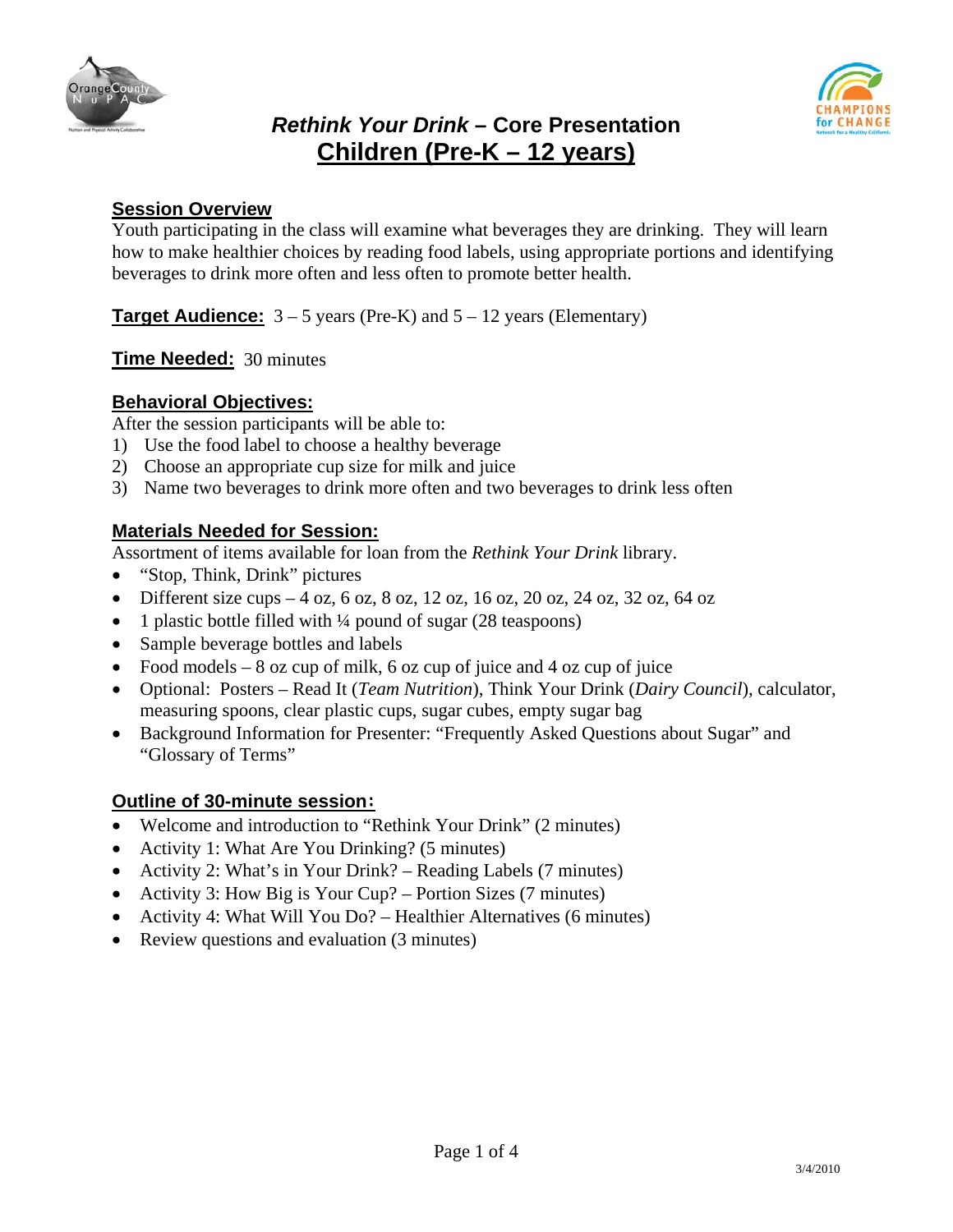# **Welcome to** *Rethink Your Drink*

- 1. Introduce the class topic and review the class objectives. Ask the following questions:
	- a. All fruit drinks are juice and are good for me. (Show beverage labels for "fruit drinks") False – Some fruit drinks are not juice. Some only have 2% juice; the other ingredients include water, sugar and coloring. The label should say "100% juice."
	- b. Milk helps build strong bones and teeth.

True – Milk has calcium which helps make our bones and teeth strong.

c. It is OK to drink soda every day.

False – Soda has a lot of sugar. Drinking beverages with a lot of sugar can cause cavities. If we are drinking sugary beverages we may not be drinking enough healthy beverages like milk and water.

2. Today we are going to learn ways to help us make healthy drink choices.

### **Activity 1: What Are You Drinking?**

- 1. Ask "What drinks do you consume during the day?"
	- a. Activity: Based on responses, display 4 beverage bottles/containers. Have children guess which drink has the most sugar and which drink has the least sugar. Reveal which beverage has the most and least sugar and ask "Are you surprised to see how much sugar is in these drinks?"
- 2. Ask "What could happen if we drink a lot of sugary beverages?"
	- a. Tooth decay cavities
	- b. We may not drink beverages that are healthy for us like water and milk.
		- Sugary drinks can take the place of milk consumption. This means less calcium intake which can result in weak bones.
		- Emphasize importance of calcium for strong bones; children are growing and need to make sure they are getting enough calcium.
	- c. May lead to health problems such as weight gain.
	- d. Fact: Did you know the average person drinks/eats about 100 pounds of sugar a year? That is about ¼ pound a day (show bottle with 28 teaspoons of sugar).

## **Activity 2: What's in Your Drink? – Reading Labels**

Distribute sample beverage bottles (youth may have to share).

- 1. Point to the Nutrition Facts Label and ingredient list on one of the bottles.
	- a. Explain that all beverages must have both of these items on the package to tell us what is in our drinks.
	- b. Highlight the following sections on the Nutrition Facts Label:
		- i. Serving Size Tells how many ounces are in one serving and the number of servings in the container
		- ii. Calories Tells how many calories are in one serving (not the container)
		- iii. Sugar Tells how much sugar is in one serving (not the container)
		- iv. Nutrients Highlight calcium (milk) and vitamin C (100% juice)
	- c. Ingredients: Discuss added sugar vs. natural sugar
		- i. Added sugar may be found in sweetened beverages such as soda, punch, fruit drinks, sports drinks, etc.
		- ii. Natural sugar is found in fruit and 100% juice
- 2. Use 100% juice and two fruit drink labels, such as Sunny D and Tampico, to discuss the difference between juice and juice/fruit drinks. Emphasize that the label should say "100% juice" in order for it to be "juice."
- 3. Activity: Have the class practice finding serving size, calories, sugar, the ingredient list and percent juice on the labels. Tell the children to ask their parents to help them read food labels at home and at the store.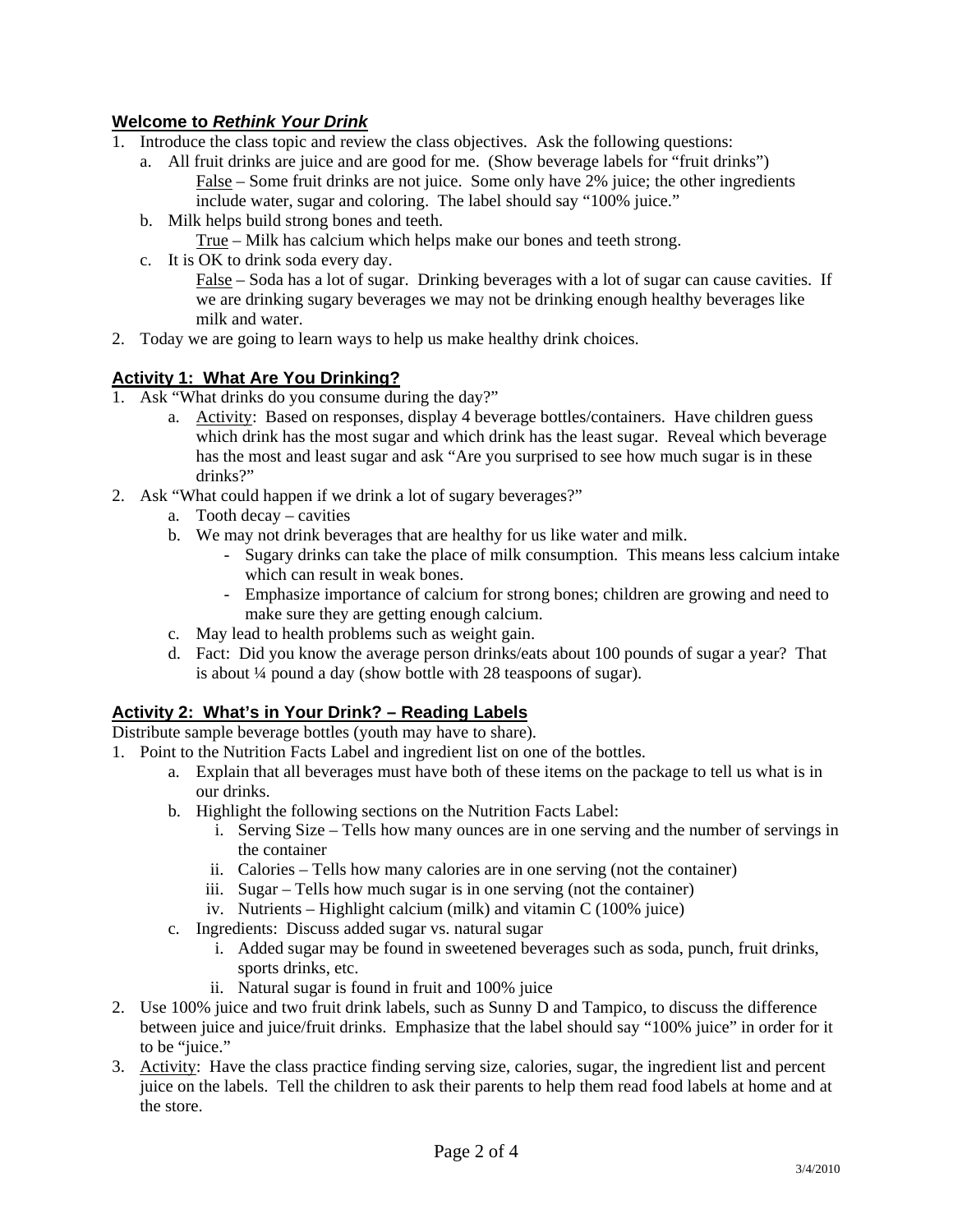## **Activity 3: How Big is Your Cup? – Portion Sizes**

- 1. Drinks come in many sizes. My cup of milk may be this big (hold up a cup) and your cup of milk may be this big (hold up a different size cup).
	- a. Display the different size cups and ask, "Which size cup would you choose when drinking milk?...juice?...soda?...water?
- 2. Show the food models for an 8 oz cup of milk, a 6 oz cup of juice and a 4 oz cup of juice.
	- a. Discuss portion sizes for these and other beverages.
	- b. Explain that the calories and sugar increase when the size of the cup increases.
- 3. How much do you need?
	- a. Milk and milk products make sure to consume enough calcium-rich foods:
		- i. Children  $2 8$  years old need 2 cups a day (16 ounces)
		- ii. Children  $8 12$  years old need 3 cups of milk a day (24 ounces)
		- iii. Discuss yogurt, cheese and fortified soy milk as alternatives to milk
	- b. Juice: Children should limit juice to  $4 6$  ounces a day
	- c. Water: Remember to drink water every day
		- i. More or less depending on age, activity level and weather
		- ii. Liquid from foods and other beverages counts toward our water intake. (Milk, 100% juice, fruits and vegetables, soups, etc.)

#### **Activity 4: What Will You Do? – Healthier Alternatives**

- 1. Stop, Think, Drink:
	- a. STOP: Display picture of "Stop" sign and say, "Next time you choose your drink, STOP and 'Rethink'…am I making the best drink choice?"
	- b. THINK: Display the picture of the monkey and say, "These are three things to think about when choosing a drink":
		- i. Am I thirsty? (water)
		- ii. Will this help my bones, teeth and body? (milk, juice)
		- iii. Should I drink a little or a lot?
	- c. DRINK: Enjoy your good drink decision!
- 2. What are healthy drink options?
	- a. Water: "Stop" and "Think" about why water is good for you.
		- Most of our body is water, including muscles, blood, bones and brain; regulates body temperature; aids in digestion; promotes healthy skin.
		- Does not have calories or added sugar.

Drink:

- Drink tap water it saves money and has fluoride (bottled water usually does not have fluoride).
- b. Milk: "Stop" and "Think" about why milk is good for you.
	- Calcium for strong bones and teeth plus protein, vitamins and minerals. Sugary drinks can take the place of milk consumption. This means less calcium intake which can result in weak bones.
	- No added sugar unless you choose flavored milk.
	- Choose low-fat or non-fat milk to reduce your calorie and fat intake but still get the nutrients that milk contains.

Drink:

- Children  $2 8$  years-old drink 2 cups a day.
- Children  $9 12$  years-old drink 3 cups a day.
- c. 100% fruit juice: "Stop" and "Think" about why 100% juice is good for you.